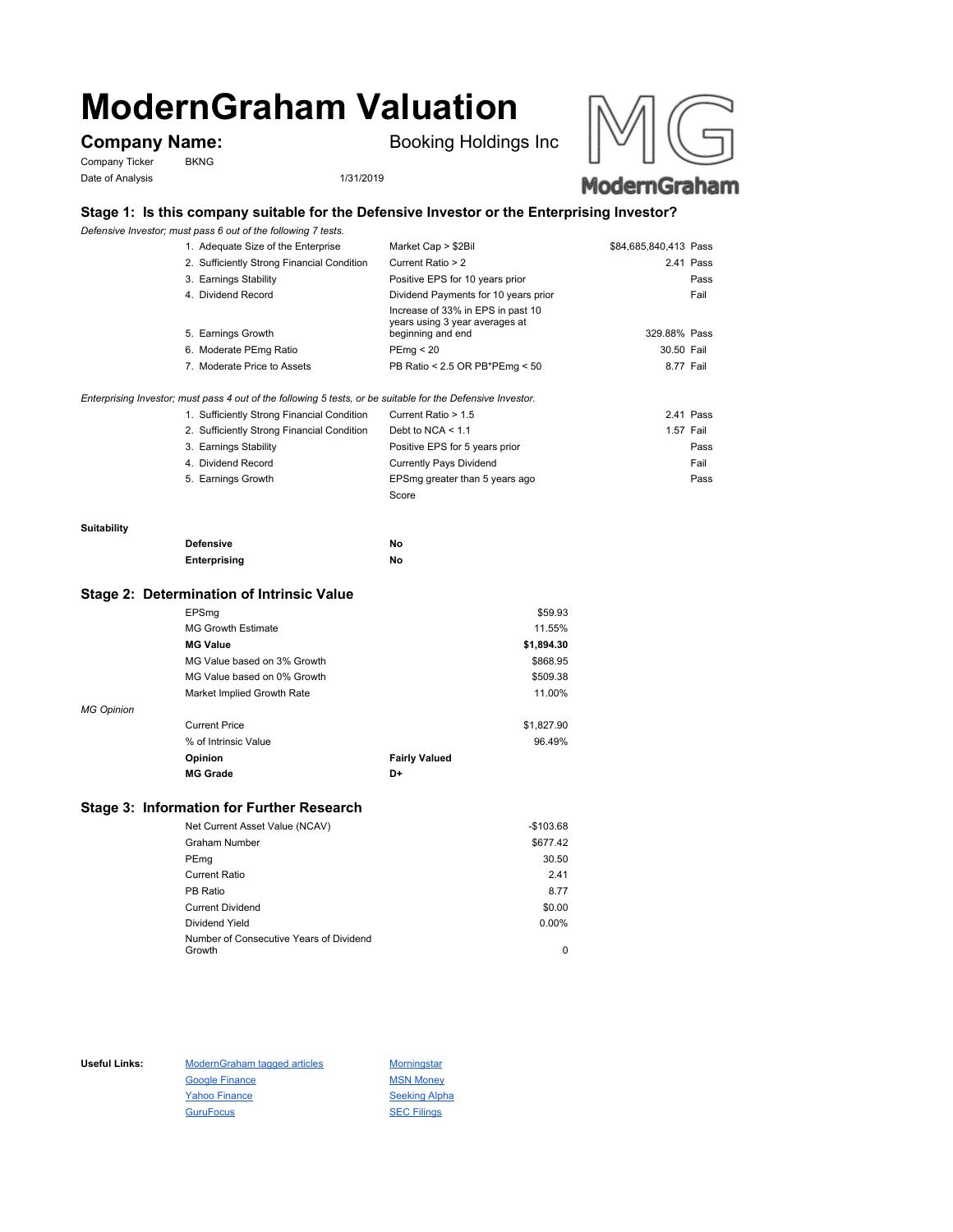| <b>EPS History</b> |          | <b>EPSmg History</b>                 |                  |
|--------------------|----------|--------------------------------------|------------------|
| Next Fiscal Year   |          |                                      |                  |
| Estimate           |          | \$87.79 Next Fiscal Year Estimate    | \$59.93          |
| Dec2017            | \$46.86  | Dec2017                              | \$45.38          |
| Dec2016            | \$42.65  | Dec2016                              | \$43.20          |
| Dec2015            | \$49.45  | Dec2015                              | \$40.95          |
| Dec2014            | \$45.67  | Dec2014                              | \$33.85          |
| Dec2013            | \$36.11  | Dec2013                              | \$25.63          |
| Dec2012            | \$27.66  | Dec2012                              | \$18.43          |
| Dec2011            | \$20.63  | Dec2011                              | \$12.44          |
| Dec2010            | \$10.73  | Dec2010                              | \$7.53           |
| Dec2009            | \$9.88   | Dec2009                              | \$5.48           |
| Dec2008            | \$3.74   | Dec2008                              | \$3.11           |
| Dec2007            | \$3.42   | Dec2007                              | \$2.55           |
| Dec2006            | \$1.68   | Dec2006                              | \$1.83           |
| Dec2005            | \$4.21   | Dec2005                              | \$1.55           |
| Dec2004            | \$0.76   | Dec2004                              | $-$0.64$         |
| Dec2003            | \$0.27   | Dec2003                              | $-$4.89$         |
| Dec2002            | $-$0.57$ | Dec2002                              | $-$9.56$         |
| Dec2001            |          | -\$0.48 Balance Sheet Information    | 9/1/2018         |
| Dec2000            |          | -\$11.82 Total Current Assets        | \$9,467,847,000  |
| Dec1999            |          | -\$47.39 Total Current Liabilities   | \$3,930,224,000  |
| Dec1998            |          | -\$8.46 Long-Term Debt               | \$8,703,901,000  |
|                    |          | <b>Total Assets</b>                  | \$24,370,476,000 |
|                    |          | Intangible Assets                    | \$4,962,404,000  |
|                    |          | <b>Total Liabilities</b>             | \$14,418,666,000 |
|                    |          | Charge Qutetanding (Diluted Average) | 17.751000        |